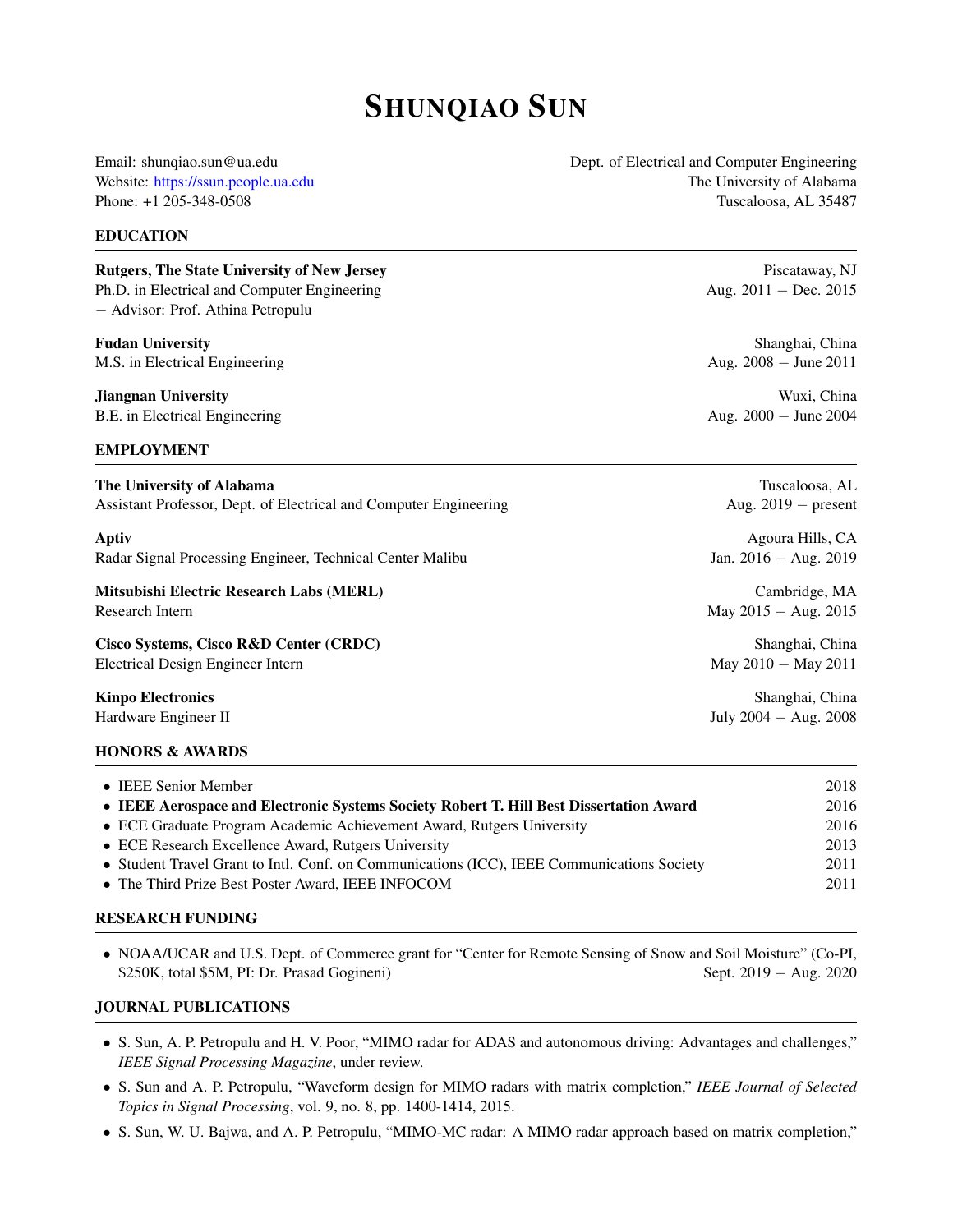*IEEE Trans. on Aerospace and Electronic Systems*, vol. 51, no. 3, pp. 1839-1852, 2015.

- Y. Yu, S. Sun, R. N. Madan, and A. P. Petropulu, "Power allocation and waveform design for the compressive sensing based MIMO radar," *IEEE Trans. on Aerospace and Electronic Systems*, vol. 50, no. 2, pp. 898-909, 2014.
- S. Sun, X. Wang and W. Ni, "Distributed power control in cognitive radio networks under node packet delay constraints," *Journal of Fudan University: Natural Science*, vol. 50, no. 4, pp. 485-491, 2011.
- S. Sun and W. Ni, "Dynamic spectrum access algorithm based on the estimation of channel time," *Information and Electronic Engineering*, vol. 8, no. 4, pp. 489-494, 2010.

# CONFERENCE PUBLICATIONS

- S. Sun, K. V. Mishra and A. P. Petropulu, "Target estimation by exploiting low rank structure in widely separated MIMO radar," in Proc. of *IEEE Radar Conference*, Boston, MA, April 22-26, 2019.
- S. Sun and A. P. Petropulu, "On waveform conditions in MIMO radars using matrix completion," in Proc. of *49th Annual Asilomar Conf. on Signals, Systems, and Computers*, Pacific Grove, CA, Nov. 8-11, 2015. (Invited)
- S. Sun and A. P. Petropulu, "On transmit beamforming in MIMO radar with matrix completion," in Proc. of *IEEE 40th Intl. Conference on Acoustics, Speech, and Signal Processing (ICASSP)*, Brisbane, Australia, April 2015.
- S. Sun and A. P. Petropulu, "On waveform design for MIMO radar with matrix completion," in Proc. of *IEEE Global Conference on Signal and Information Processing (GlobalSIP)*, Information Processing for Big Data Symposium, Atlanta, GA, Dec. 3-5, 2014.
- S. Sun and A. P. Petropulu, "On the applicability of matrix completion on MIMO radars," in Proc. of *48th Annual Asilomar Conference on Signals, Systems, and Computers (Asilomar)*, Pacific Grove, CA, Nov. 2-5, 2014. (Invited)
- D. S. Kalogerias, S. Sun, and A. P. Petropulu, "Sparse sensing in colocated MIMO radar: A matrix completion approach," in Proc. of *IEEE 13th International Symposium on Signal Processing and Information Technology (ISSPIT)*, Athens, Greece, Dec. 12-15, 2013. (Invited)
- S. Sun, A. P. Petropulu, and W. U. Bajwa, "High-resolution networked MIMO radar based on sub-Nyquist observations," in *Signal Processing with Adaptive Sparse Structured Representations Workshop (SPARS)*, EPFL, Lausanne, Switzerland, July 8-11, 2013.
- S. Sun, A. P. Petropulu, and W. U. Bajwa, "Target estimation in colocated MIMO radar via matrix completion," in Proc. of *IEEE 38th Intl. Conference on Acoustics, Speech, and Signal Processing (ICASSP)*, Vancouver, Canada, May 2013.
- Y. Yu, S. Sun and A. P. Petropulu, "A Capon beamforming method for clutter suppression in colocated compressive sensing based MIMO radar," *SPIE Defense, Security, and Sensing*, Baltimore, MD, April 29-May 3, 2013.
- S. Sun and A. P. Petropulu, "Robust beamforming via matrix completion," in Proc. of *47th Annual Conference on Information Sciences and Systems (CISS)*, Baltimore, MD, March 20-22, 2013.
- S. Sun, W. Ni and Y. Zhu, "Robust power control in cognitive radio networks: A distributed way," in Proc. of *IEEE Intl. Conference on Communications (ICC)*, Kyoto, Japan, June 5-9, 2011. (Student Travel Grant)
- S. Sun, W. Ni and Y. Zhu, "Robust distributed power control in cognitive radio networks," in Proc. of *30th IEEE Intl. Conference on Computer Communications (INFOCOM)*, Shanghai, China, April 10-15, 2011. (The Third Prize Best Poster Award)
- S. Sun, J. Di and W. Ni, "Distributed power control based on convex optimization in cognitive radio networks," in Proc. of *2nd Intl. Conference on Wireless Communications and Signal Processing (WCSP)*, Suzhou, China, Oct. 21-23, 2010.

#### PRESENTATIONS

- Target estimation by exploiting low rank structure in widely separated MIMO radar *IEEE Radar Conference*, Boston, MA, April 22-26, 2019.
- The advantages and challenges of MIMO radar for autonomous driving California State University at Long Beach (CSULB), Long Beach, CA, Mar. 29, 2019.
- MIMO radar and its role in autonomous driving IEEE Communications Society (ComSoc) Webinar, July, 2018.